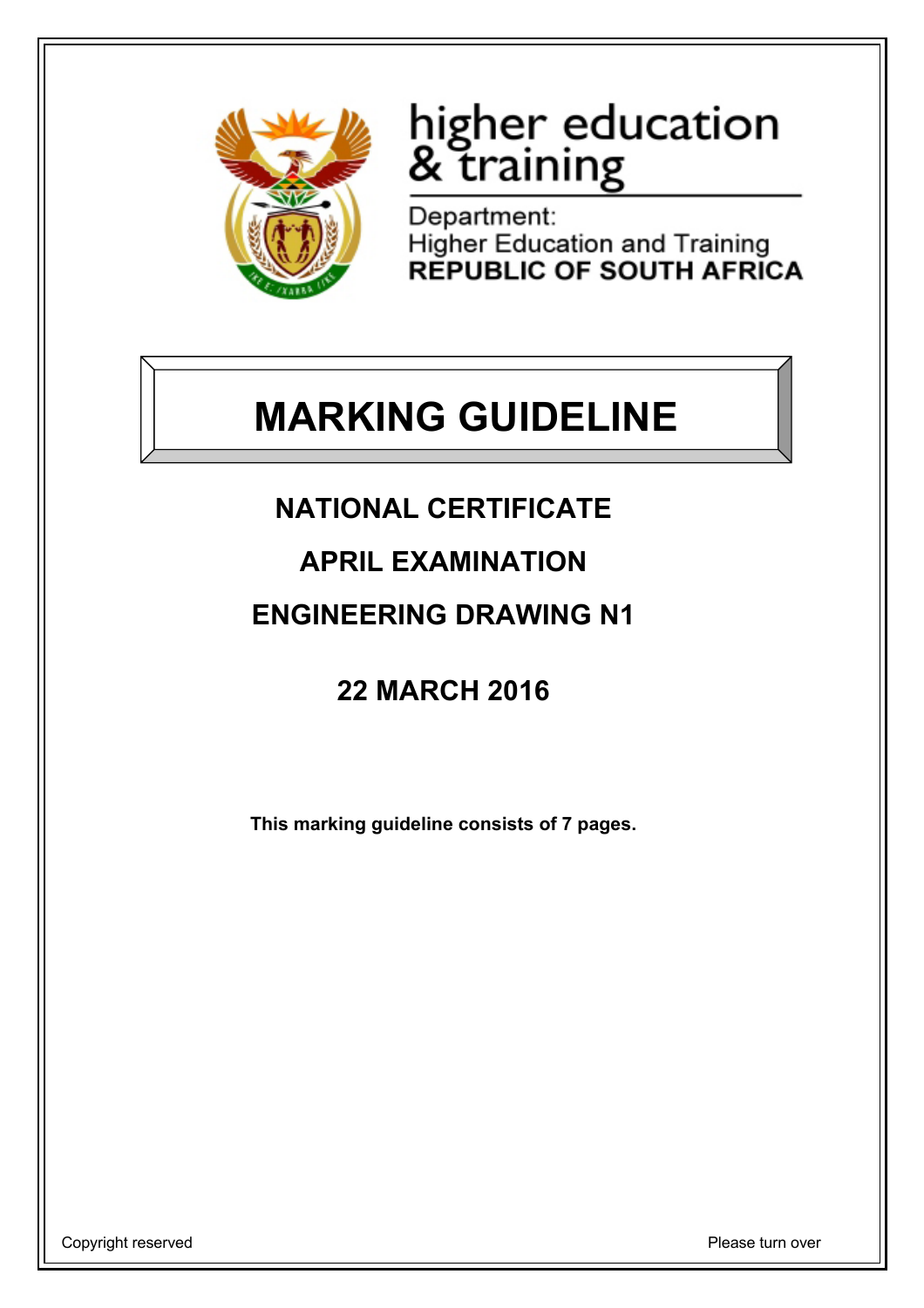#### **DIAGRAMSHEET 1**

#### **QUESTION 1**



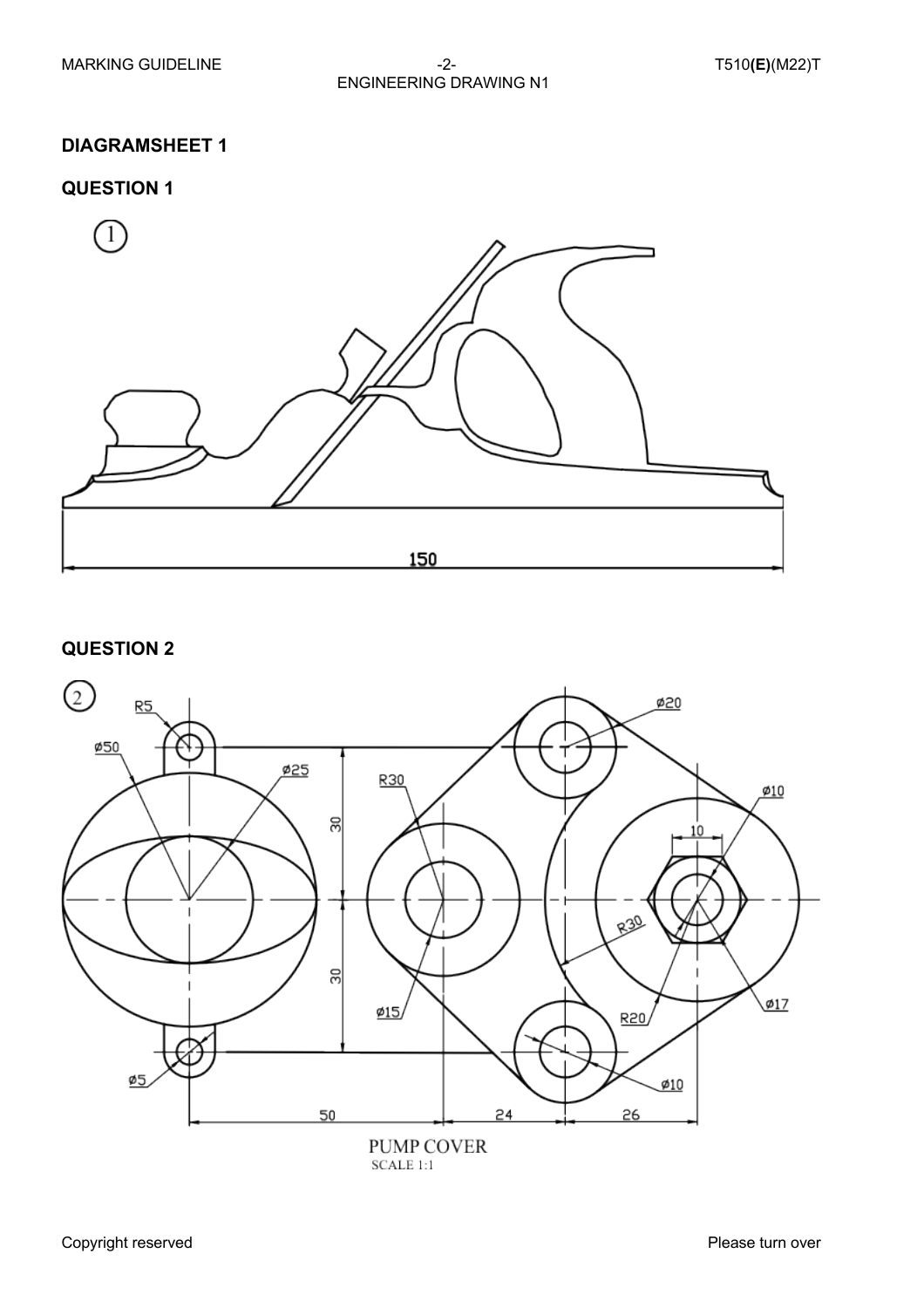#### MARKING GUIDELINE  $-3 -3-$  T510**(E)**(M22)T ENGINEERING DRAWING N1

#### **DIAGRAMSHEET 2**

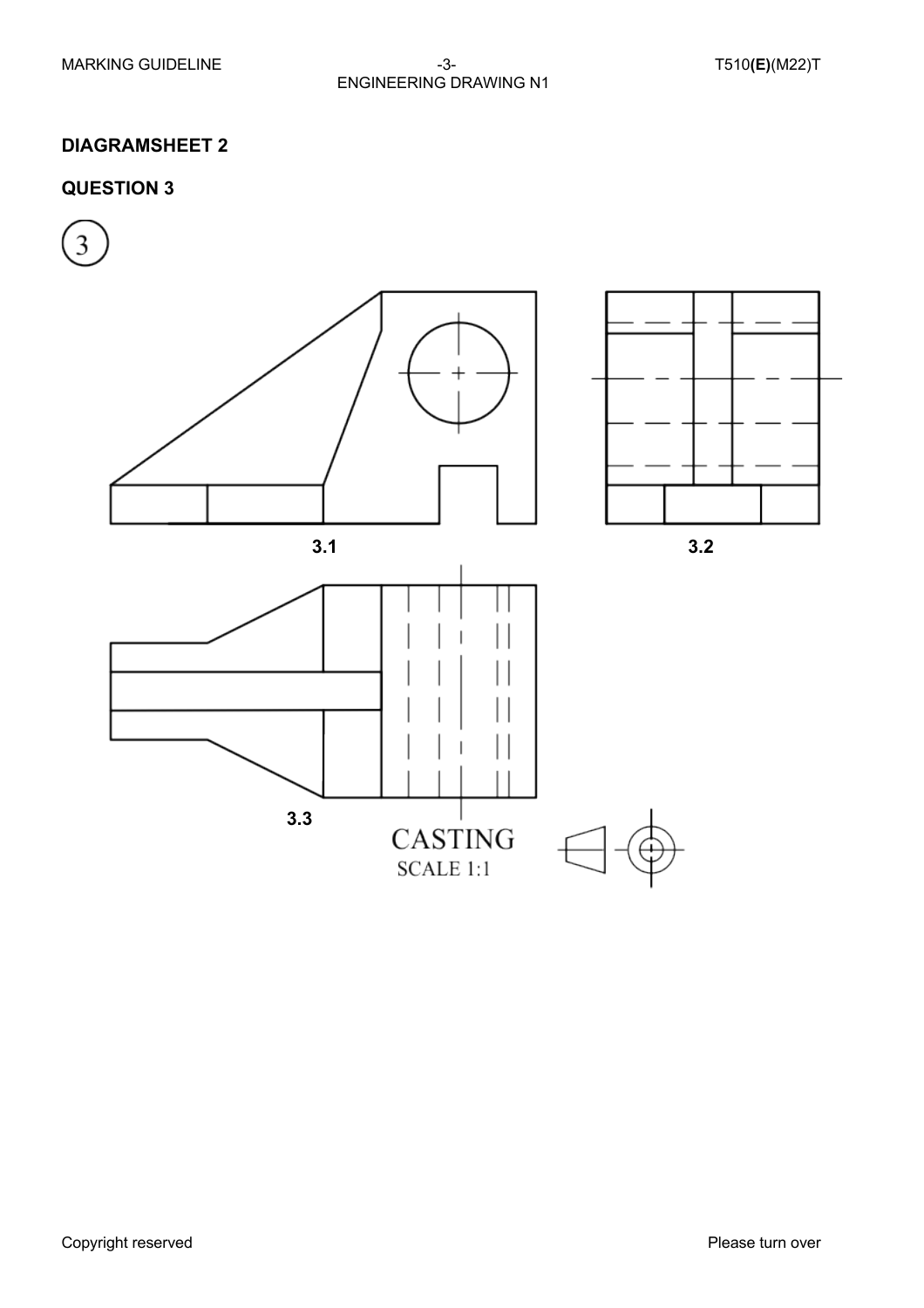#### MARKING GUIDELINE  $-4-$  T510**(E)**(M22)T ENGINEERING DRAWING N1

#### **DIAGRAMSHEET 3**

#### **QUESTION 4**





## **BRACKET SCALE 1:1**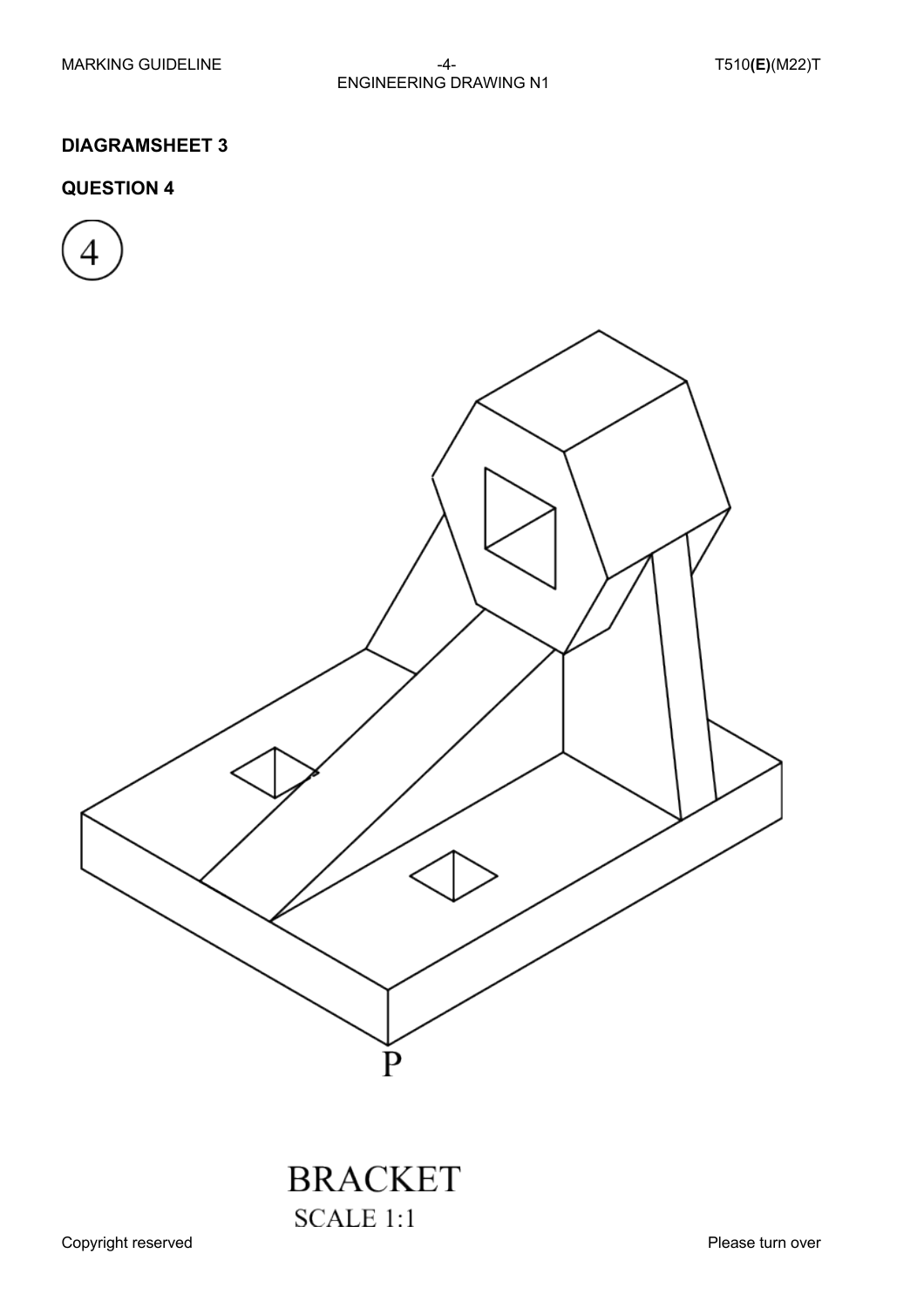#### MARKING GUIDELINE -5- T510**(E)**(M22)T ENGINEERING DRAWING N1

#### **DIAGRAMSHEET 4**

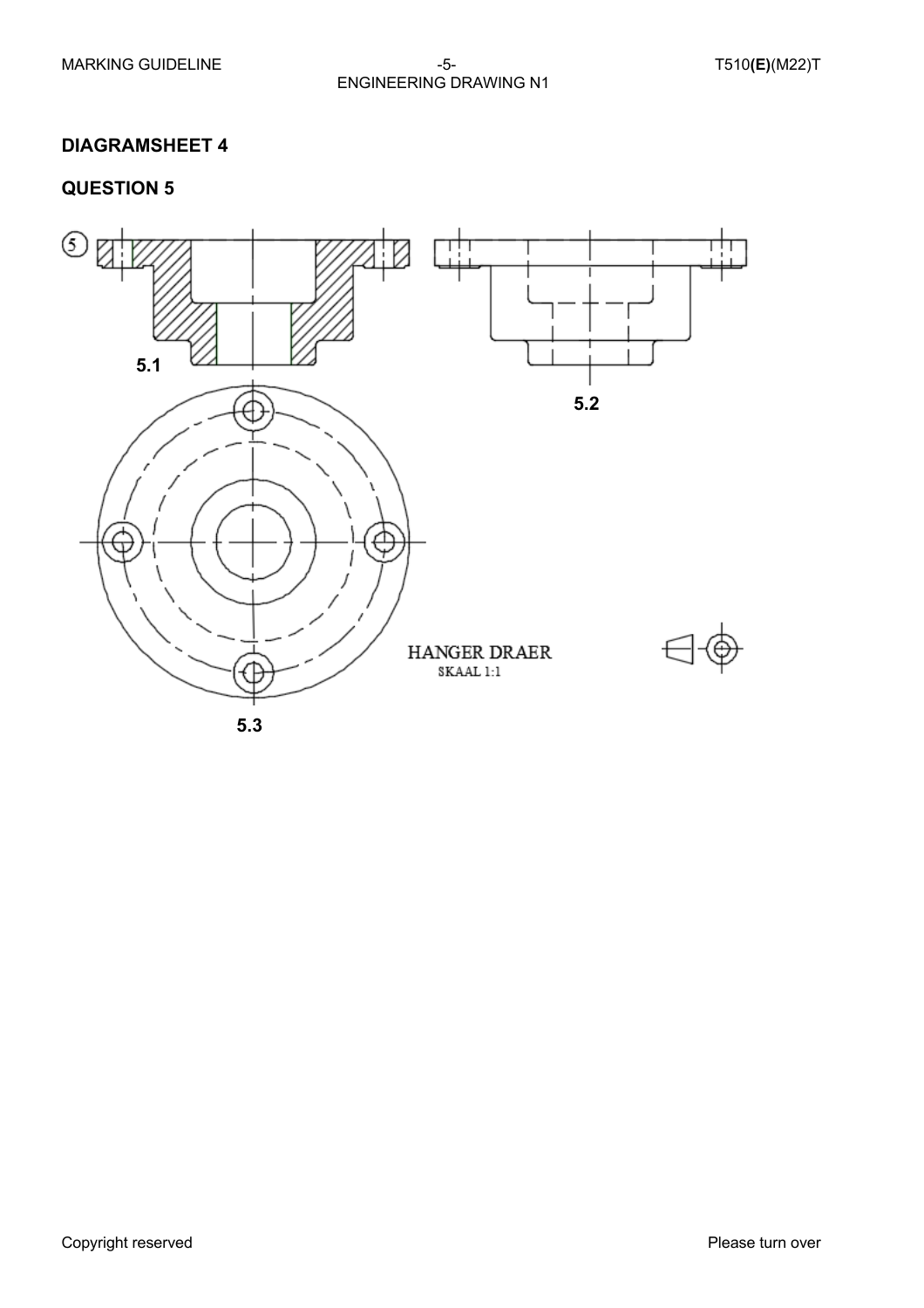#### MARKING GUIDELINE  $-6-$  T510**(E)**(M22)T ENGINEERING DRAWING N1

#### **DIAGRAMSHEET 5**